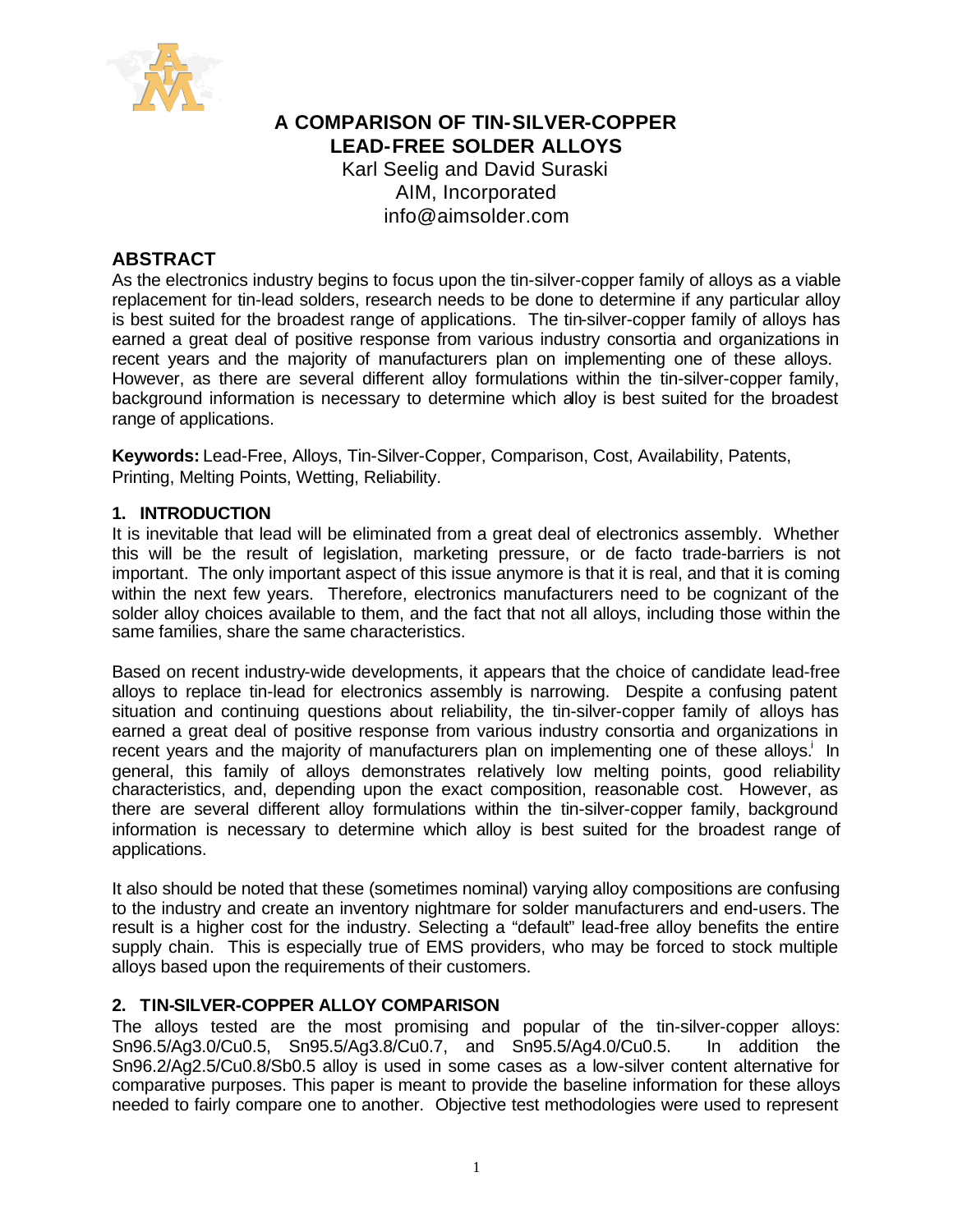key-criteria in the transition to lead-free electronics assembly. The issues that will affect the broadest range of users of these alloys are addressed in this study. Included in the comparison is availability, cost, solder paste printing, melting, wetting, wave soldering, thermal fatigue and solder joint reliability characteristics. Of course, individual companies are encouraged to perform further tests in order to determine the viability of these alloys for their particular parts, processes, and applications.

# **3. LEAD-FREE ALLOY ELEMENT TOLERANCES**

It should be noted that solder alloys have an acceptable tolerance for each component element. Per IPC-J-STD-006, elements that constitute up to 5% of an alloy may vary by up to  $\pm$  0.2%, while elements that constitute greater than 5% of an alloy may vary by up to  $\pm$  0.5%.

For example, the Sn63/Pb37 alloy may contain between 62.5% to 63.5% tin and 36.5% to 37.5% lead. The Sn62/Pb36/Ag2 alloy may contain between 61.5% to 62.5% tin, 35.5% to 36.5% lead and 1.8% to 2.2% silver.

Below is a chart of various lead-free solder alloy compositions and their potential elemental range. This is intended to demonstrate the likelihood of potential alloy overlap, even when specifying a "unique" alloy. This information pertains to industry standards for alloy tolerances, and not of any particular vendor.

| <b>Alloy</b>       | <b>Alloy Range</b>                           |
|--------------------|----------------------------------------------|
| Sn96.5/Ag3.0/Cu0.5 | Sn96.0 to 97.0 / Ag2.8 to 3.2 / Cu0.3 to 0.7 |
| Sn95.5/Ag3.8/Cu0.7 | Sn95.0 to 96.0 / Ag3.6 to 4.0 / Cu0.5 to 0.9 |
| Sn95.5/Ag4.0/Cu0.5 | Sn95.0 to 96.0 / Ag3.8 to 4.2 / Cu0.3 to 0.7 |

# **4. ALLOY AVAILABILITY AND PATENT SITUATION**

It is desirable for the industry to find an alloy that is widely available. Therefore, patented alloys have been viewed as undesirable. However, the issue is not as simple as it seems. Manufacturers should note that certain patented alloys have been licensed to several manufacturers around the world and are widely available. Conversely, certain solder alloys that appear non-patented may not be completely free of patent coverage.

The issue of alloy patents is complex, with different alloy formulations patented in different parts of the world. In addition, what many do not realize is that most alloy patents cover not only the alloy in solder form, but completed solder joints as well.

Alloys such as Sn95.5/Ag4.0/Cu0.5 and Sn95.5/Ag3.8/Cu0.7 have been recommended to the U.S. industry despite the fact that solder joints produced from these alloys may violate patents. For one, these alloys are covered under patent in Japan, so this limits the export of products manufactured with these alloys.<sup>ii</sup> Also, it is possible that the use of these alloys could violate Iowa State University U.S. patent # 5527628. Although these alloys do not fall under this patent, these same alloys with 1.0 to 4.0 percent copper are covered. The application claim of this patent states that even a *finished solder joint* is covered by the patent. Therefore, if one of these non-patented alloys is used and during manufacturing the alloy "picks up" copper (which normally does occur) and forms an intermetallic that contains the elements covered under the Iowa State University patent, the manufacturer has violated that patent. Although this will be difficult to enforce, manufacturers should be aware of this potential for patent violation.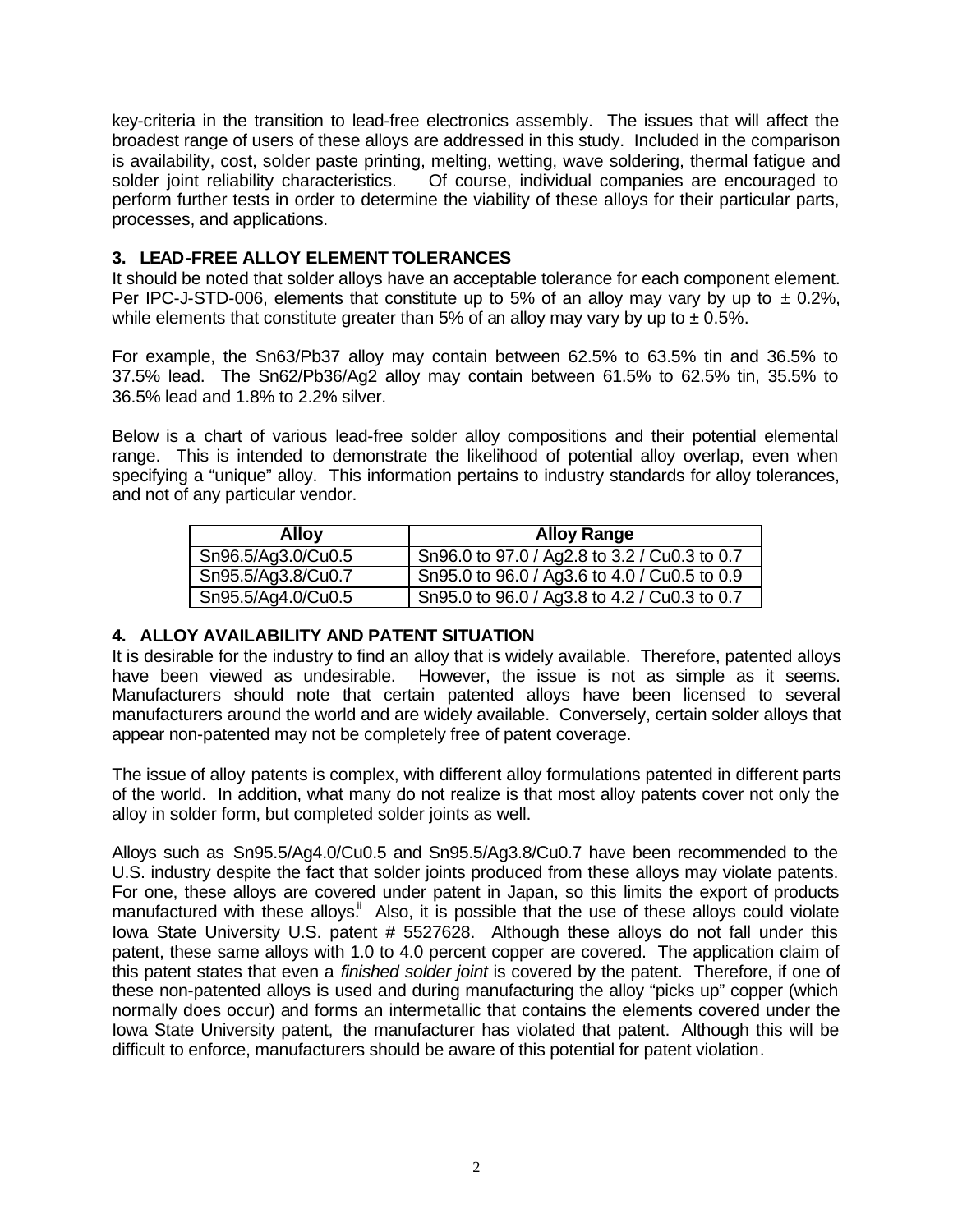Below is a listing of the key patents for tin-silver-copper alloys:

| <b>Alloy Elemental Range</b>    | Patent#   | <b>Patent Holder</b>    | <b>Geographic Coverage</b> |
|---------------------------------|-----------|-------------------------|----------------------------|
| Sn/Ag3.5-7.7/Cu1-4/Bi0-10/Zn0-1 | 5527628   | <b>Iowa State Univ.</b> | USA                        |
| Sn/Ag0.05-3/Cu0.5-6             | N/A       | Engelhard & Oatey       | (patents expired)          |
| Sn/Ag1.5-3.5/Cu0.2-2/Sb0.2-2    | 5405577   | AIM, Inc.               | USA and Japan              |
| Sn/Ag3-5/Cu0.5-3/Sb0-5          | 05-050286 | Senju                   | Japan                      |

## **5. COST OF METALS COMPARISON**

As seen below, silver is the cost element in the tin-silver-copper alloys. The cost difference for the raw metals that make up Sn95.5/Ag3.0/Cu0.5 versus Sn95.5/Ag3.8/Cu0.7 and Sn95.5/Ag4.0/Cu0.5 is US\$1.43/1.30 Euros and US\$1.13/1.03 Euros per kilogram, respectively. This can result in dramatic cost differential for wave soldering and hand soldering operations, as the costs of metals is a key contributor to the final cost of bar solder and wire solder, and can have an impact on pricing for SMT grade solder pastes as well. As with other cost studies<sup>iii</sup>, included for comparison purposes is the Sn96.2/Ag2.5/Cu0.8/Sb0.5 alloy, which is the least expensive of the tin-silver-copper based alloys and shows still more of a cost reduction compared to high-silver alloys. Also included for comparison purposes are the costs of metals for Sn62/Pb36/Ag2 and Sn63/Pb37, each of which are significantly less costly than the lead-free alloys being discussed.

| <b>Alloy</b>             | Price Per Kg"          |
|--------------------------|------------------------|
| Sn95.5/Ag4.0/Cu0.5       | US\$10.73 / 9.12 Euros |
| Sn95.5/Ag3.8/Cu0.7       | US\$10.44 / 8.87 Euros |
| Sn96.5/Ag3.0/Cu0.5       | US\$9.33 / 7.93 Euros  |
| Sn96.2/Ag2.5/Cu0.8/Sb0.5 | US\$8.59 / 7.30 Euros  |
| Sn62/Pb36/Ag2            | US\$6.36 / 5.41 Euros  |

# **6. SOLDER PASTE PRINTING COMPARISON**

Although previous testing has shown little differences between printing lead-free and tin/lead solder pastes $<sup>9</sup>$ , it is useful to prove out the similarity</sup> of the printing process windows of particular leadfree solder pastes, as this is a key factor when determining the process windows and ease-of-use of various alloys. Testing was performed to mimic manufacturing requirements in order to determine the printing process windows of the Sn95.5/Ag3.0/Cu0.5, Sn95.5/Ag3.8/Cu0.7, and Sn95.5/Ag4.0/Cu0.5 alloys. Each alloy was mated with the same no-clean paste flux chemistry with the same metal load, powder micron size and viscosity.

As seen in the images to the right, very little difference is observed in the printing of pads with 12 mil gaps when using any of these alloys. All show good aperture fill, well-formed print deposits, and resist bridging.



**Sn96.5/Ag3.0/Cu0.5**



**Sn95.5/Ag3.8/Cu0.7**



**Sn95.5/Ag4.0/Cu0.5**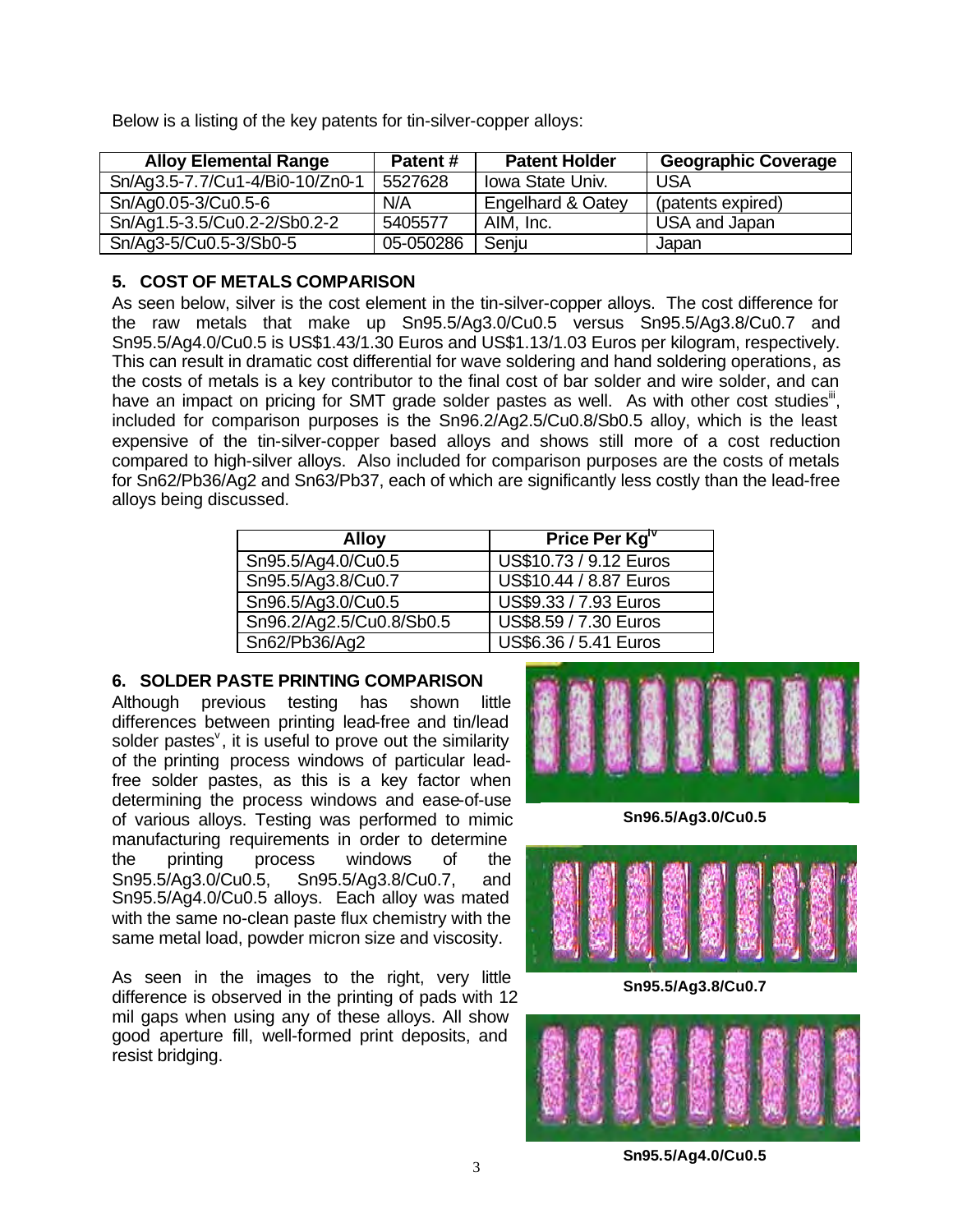To confirm the above results, square pads with 10 mil gaps were printed using each of the three alloys on a PCB that had not had solder mask applied on it. Once again the print results were very similar and all show good aperture fill, well-formed print deposits, and resist bridging.



**Sn95.5/Ag4.0/Cu0.5**

Furthermore, when subjected to subsequent longer-term testing, each of these pastes performed similarly.<sup>vi</sup> The testing used was performed over several hours and determined that the fine pitch printability, pause to print times, tack life, and the effect of time to solder wetting were acceptable for each of these pastes. Thus, it may be assumed that each of the tin/silver/copper alloys will provide manufacturers with a similar printing process window as tin/lead alloys.

It should be noted that successful lead-free solder paste printing characteristics does depend on if the paste manufacturer has their solder density issues resolved. Lead-free alloys are significantly less dense than tin/lead; up to 17% in some cases. If one experiences a significant difference in printing characteristics for a lead-free solder paste versus the equivalent tin/lead paste, it may be related to the metal loading or flux chemistry of the paste in use. This would typically manifest itself with a solder paste that appears very thick and difficult to print with standard squeegee pressure settings.

# **7. MELTING POINTS**

DSC testing was used to determine the melting points of the alloys tested. As shown in the DSC diagrams below, the melting points of the alloys tested range from 218-220°C when tested at 2°C per second, with Sn96.5/Ag3.0/Cu0.5 melting at 219.77°C, Sn95.5/Ag3.8/Cu0.7 at 218.78°C, and Sn95.5/Ag4.0/Cu0.5 at 220.23°C. When tested at 10 °C per second the melting points of the alloys remained similar, with less than 2°C separating the alloys.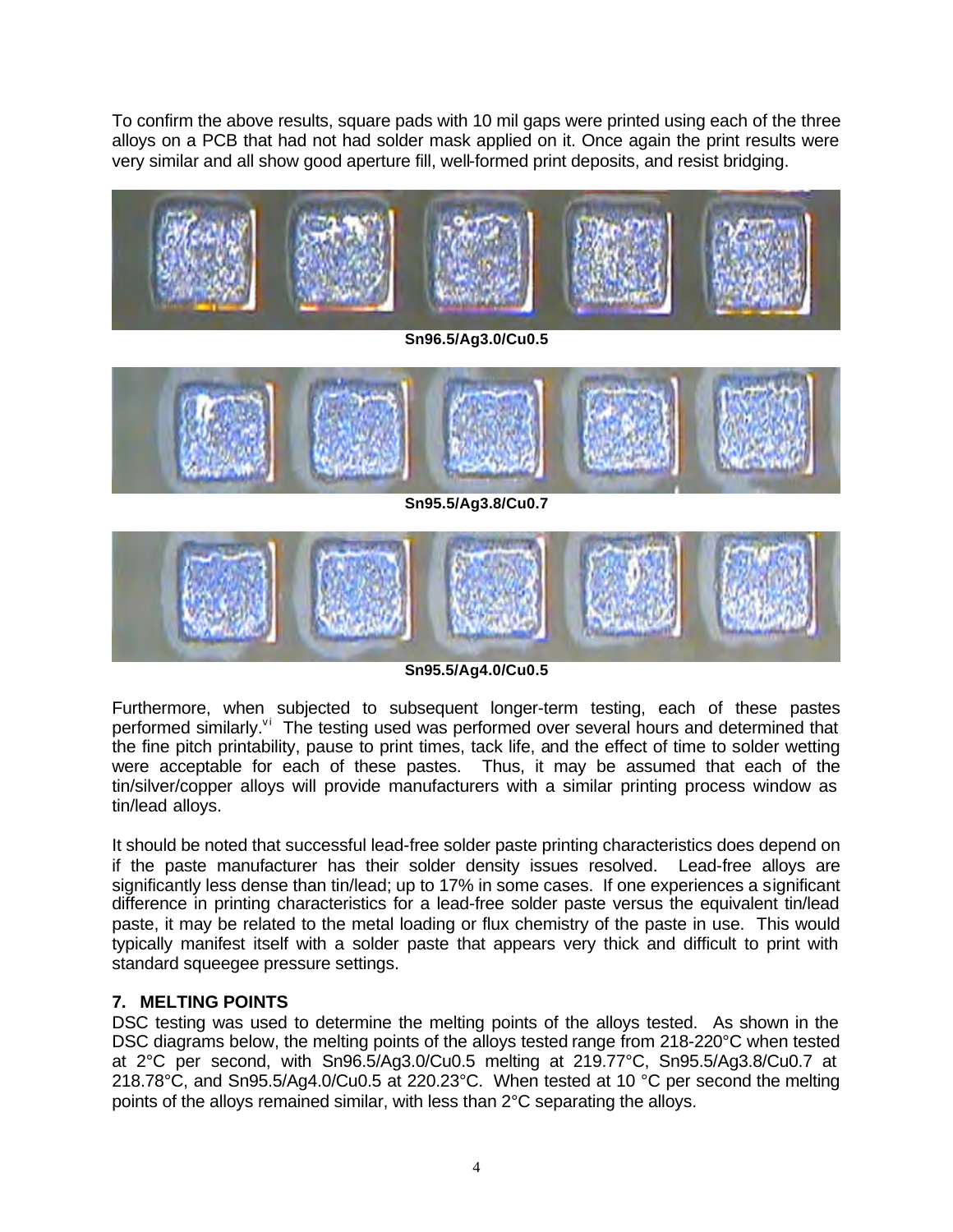

#### **WETTING**

In general, lead-free alloys do not wet as well as tin-lead solder alloys. This also is true of the tin-silver-copper family. However, it is possible that different tin-silver-copper alloys will have different wetting characteristics from one another. To determine the wetting capabilities of these alloys, wetting balance testing and spread testing was performed.

## 7.1 WETTING BALANCE TESTING

In wetting balance testing, the dynamic wetting force of an alloy is measured and graphed versus the time it takes to achieve wetting. In the operation of a wetting balance, the specimen is suspended from a sensitive balance and immersed edge-wise, at a predetermined and controlled rate, and to a specified depth, into the molten solder maintained at a controlled temperature. As a



#### **Previous Tin-Silver-Copper Alloy Wetting Testing**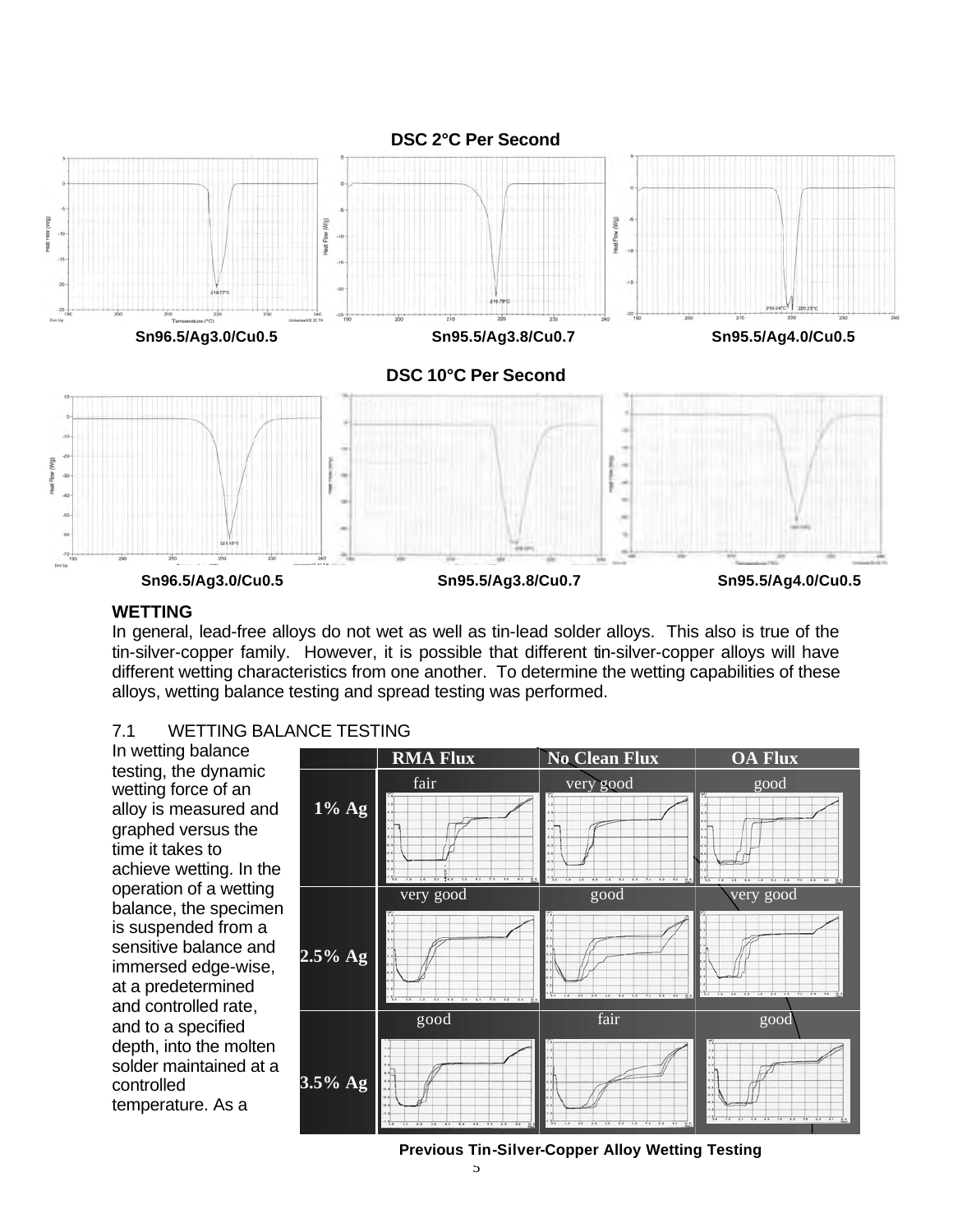result of the interaction between the molten alloy and the board finish, the wetted coupon is subject to time-variant, vertical buoyancy forces and downward surface tension forces. The forces are detected by a transducer and are converted into an electrical signal, which in turn is recorded by the data acquisition system in a computer.

As shown above, the wetting curves from previous testing demonstrate the superiority of lowersilver tin-silver-copper alloys for wetting time and force when used with a variety of flux types. However, it should be noted that the results indicate a relative similarity between all of these alloys.

To corroborate the above, globular wetting balance testing was performed on the Sn96.5/Ag3.0/Cu0.5, Sn95.5/Ag3.8/Cu0.7, and Sn95.5/Ag4.0/Cu0.5 alloys. As shown in the graphs to the right, once again wetting time and force for each of these alloys proved similar.

8.2 SPREAD TESTING Spread testing was performed as a means to gauge the wetting ability of the alloys tested. The figures below were made using the Sn95.5/Ag3.0/Cu0.5, Sn95.5/Ag3.8/Cu0.7 and Sn95.5/Ag4.0/Cu0.5 alloys mated with the same noclean paste flux chemistry. The pad material was gold over nickel and the assemblies were heated in a convection reflow oven without the use of nitrogen. As can be seen on the following page, each solder paste achieved full spread to all four edges of each pad.

In addition, spread tests were performed on test coupons heated on a hot plate. Although it may be



**Sn96.5/Ag3.0/Cu0.5**



**Sn95.5/Ag3.8/Cu0.7**



**Sn95.5/Ag4.0/Cu0.5**

difficult to discern from the images on the following page, spread for each sample was virtually identical and each was considered to be in the acceptable range per IPC test requirements.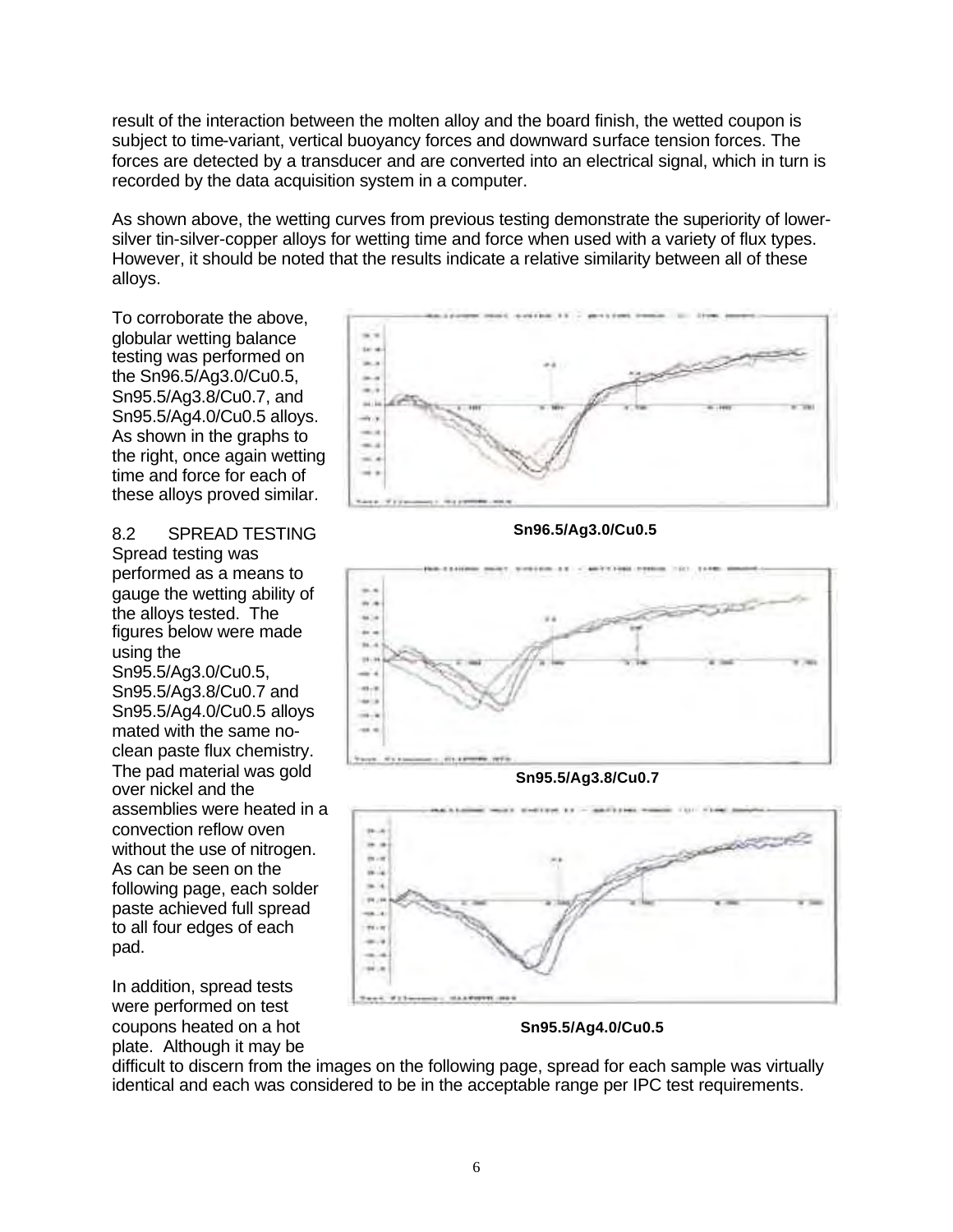From the wetting and spread tests presented here, manufacturers can expect similar wetting with each of the tin-silver-copper alloys, with slightly superior wetting likely with the lower-silver alloys.

**Sn96.5/Ag3.0/Cu0.5**





Before After





**Sn95.5/Ag4.0/Cu0.5**



Before After



## **8. LEAD-FREE WAVE SOLDERING CONSIDERATIONS**

While it can be tempting to concentrate solely on SMT applications when discussing lead-free soldering, it should be remembered that wave soldering continues to remain a viable and popular technology. As lead-free wave soldering becomes increasingly prevalent, questions have arisen about copper dissolution into lead-free alloys and the possibility of additional solder pot maintenance.

# **Gold Over Nickel Spread Tests Sn96.5/Ag3.0/Cu0.5 Before**



After





Before



**Sn95.5/Ag4.0/Cu0.5**



Before



7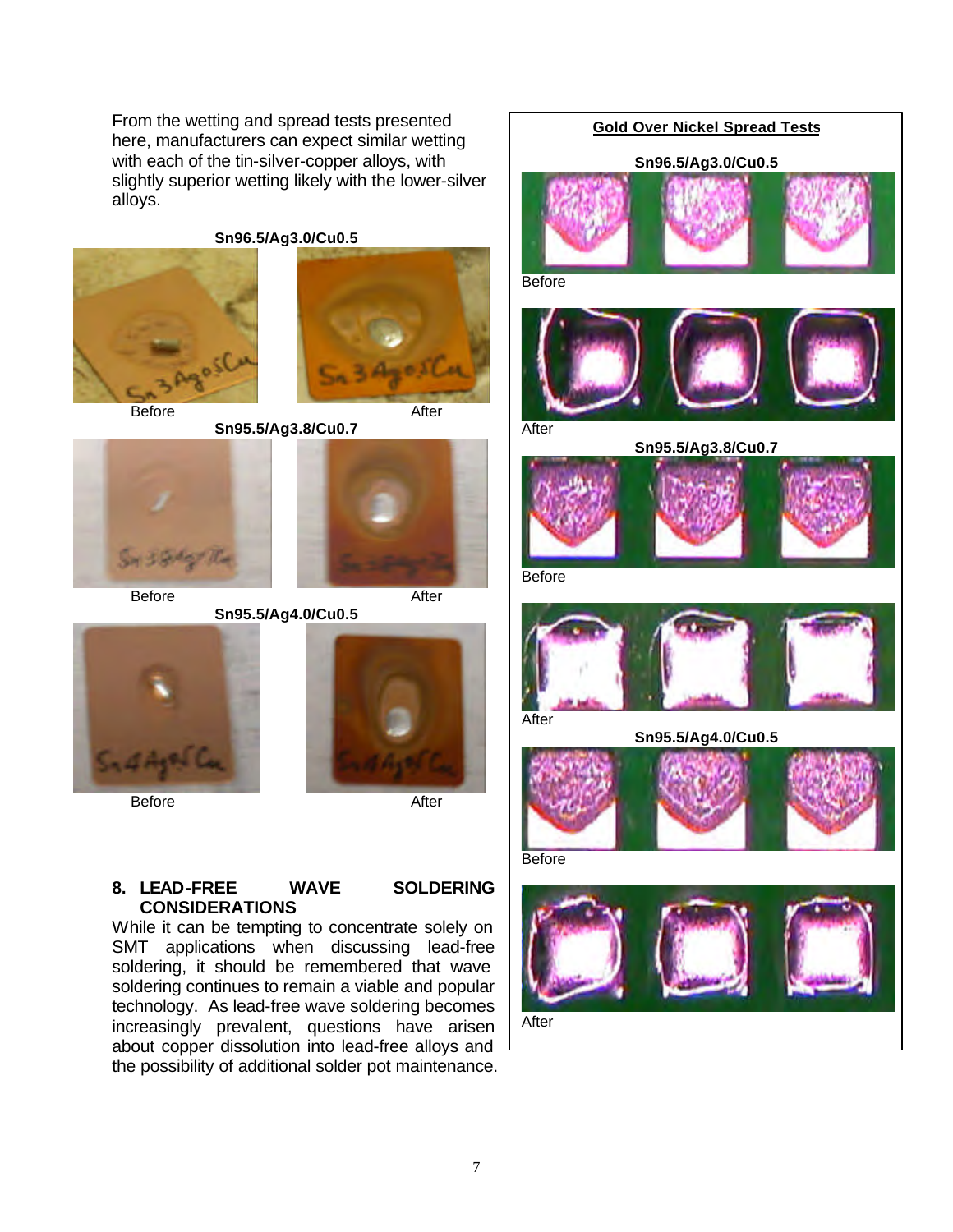In a standard Sn63/Pb37 wave pot, as impurities such as copper build up, they form intermetallics with the tin. This intermetallic buildup can be systematically removed by reducing the temperature of the solder pot to 188°C (370°F) and allowing the pot to sit undisturbed for  $> 8$ hours. The density of the  $Cu<sub>6</sub>Sn<sub>5</sub>$  intermetallic is 8.28, while the density of Sn63/Pb37 is 8.80, allowing most of the Cu<sub>6</sub>Sn<sub>5</sub> to float to the top of the pot after a few hours of cooling. After this the top of the pot can be skimmed and new solder added to bring up the level. This typically will maintain copper levels below 0.3% and can maintain the copper level in the 0.15% range. This is a simple gravimetric separation of  $Cu<sub>6</sub>Sn<sub>5</sub>$ .

However, the densities for tin-silver-copper alloys are approximately only 7.4. Therefore, instead of the Cu<sub>6</sub>Sn<sub>5</sub> intermetallic floating off and easily being removed as when in Sn63/Pb37, the intermetallics sink and are dispersed through the lead-free alloy in the pot. The end result of this is copper build-up in the pot. This is also true of the Sn99.3/Cu0.7 alloy, which has a density similar to that of tin-silver-copper alloys.

The result and biggest problem of the above is that solder pots may need to be dumped more often, leading to a complete change over of the wave pot. The pot dump specification will most likely be around 1.55% copper, since above this point the alloy becomes sluggish and at 1.9 to 2% precipitation in the pot starts to occur, which can lead to damage to wave pumps and baffles. Attention should be paid to this issue when implementing lead-free wave soldering.

# **9. SOLDER JOINT RELIABILITY TESTING**

For good reason, the issue of solder joint reliability is of great concern to the potential users of lead-free alloys. How an assembly will survive after it has been soldered with a tin-silver-copper alloy must be determined before implementing an alloy for production.

It should also be understood that solder joint reliability is dependent upon several factors other than solder alloy, including solder joint geometry, fatigue severity and soldering surface finish. Furthermore, tin-silver-copper alloy fatigue resistance has been proven superior to tin/lead under certain testing condition, but *inferior* under other conditions. Until the failure mechanisms of the tin-silver-copper alloy systems are better understood, it is recommended to perform accelerated testing that mimics as close as possible the operating conditions of the assembly in question.

That being said, baseline comparative reliability information for the tin/silver/copper alloys being studied is important as a down-select tool. Several reports have already been published which demonstrate the thermal and mechanical reliability of these alloys<sup>vii, viii</sup>. However, few comparative tests have been performed on these alloys. Therefore, the following tests were carried out to quickly determine if there are any clear differences between these alloys in terms of reliability.

# 9.1 THERMAL CYCLING TEST RESULTS

Test boards were built using Sn96.5/Ag3.0/Cu0.5, Sn95.5/Ag3.8/Cu0.7, and Sn95.5/Ag4.0/Cu0.5 solder alloys in conjunction with 1206 thin film resistors. The boards were then thermal shocked from -40° to +125°C for 300, 400 and 500 15 minute cycles. Solder joints were then cross-sectioned and inspected for cracks.

As shown below, none of the alloys tested showed any cracks during testing up to 500 repetitions. However, it should be noted that the Sn95.5/Ag3.8/Cu0.7 and Sn95.5/Ag4.0/Cu0.5 alloys did exhibit some change in grain structure throughout the joint after the thermal shock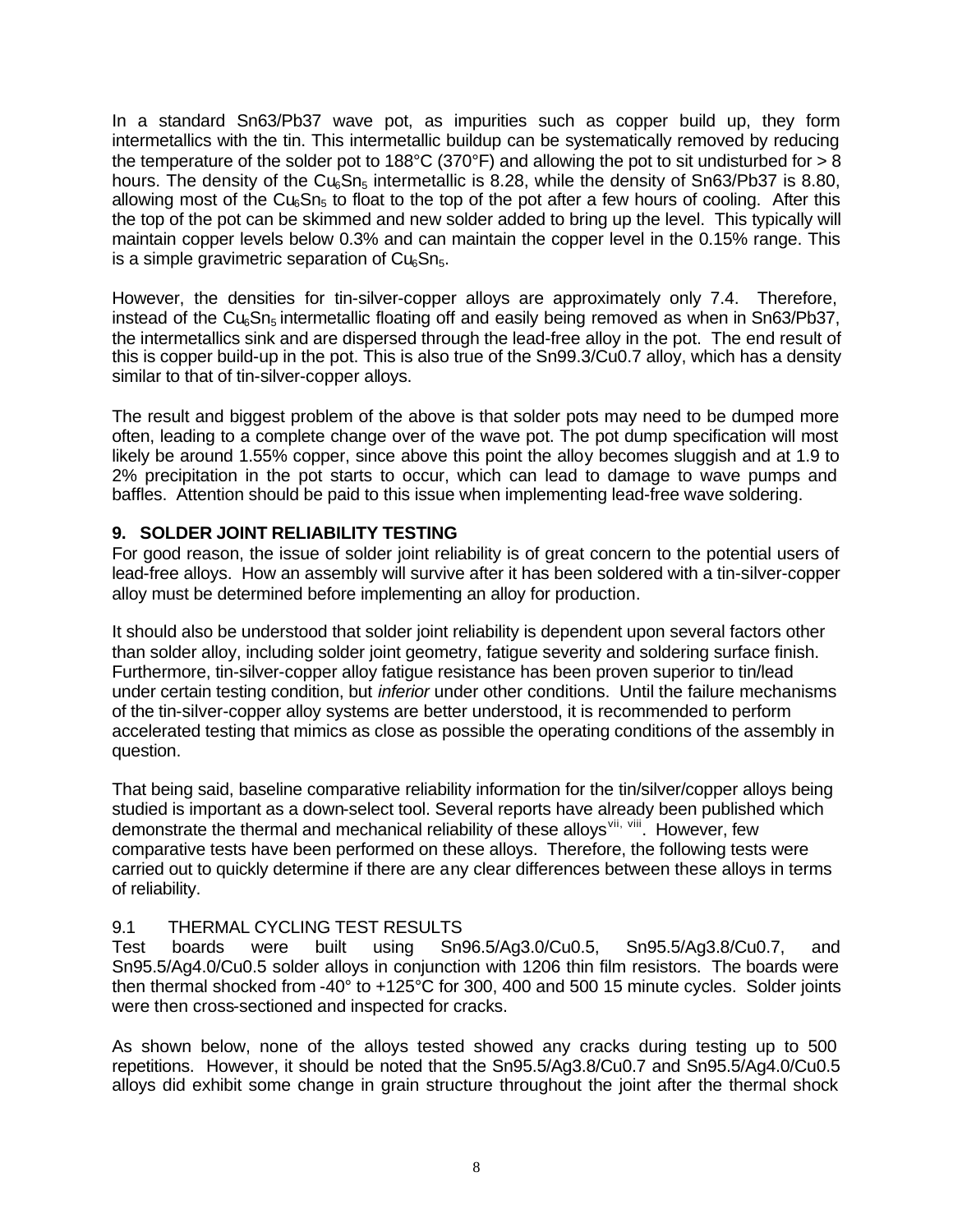testing, especially the latter. Further studies should be undertaken to determine whether this change of grain structure may be indicative of a potential reliability issue.



**Sn96.5/Ag3.0/Cu0.5 Sn95.5/Ag3.8/Cu0.7 Sn95.5/Ag4.0/Cu0.5**

## 9.2 MECHANICAL STRENGTH- FLEX TESTING

Test boards were built using Sn96.5/Ag3.0/Cu0.5, Sn95.5/Ag3.8/Cu0.7, and Sn95.5/Ag4.0/Cu0.5 solder alloys and were subjected to flex testing.<sup>ix</sup> Solder joints were then cross-sectioned and inspected for cracks. Again, the alloys tested passed all test requirements. It should be noted that the  $Sn/Cu$  alloy did exhibit cracks when exposed to this same testing. $^x$ 

## 9.3 ADDITIONAL TESTING

Previous testing has demonstrated that the high-silver tin-silver-copper alloys can suffer from reliability issues as the result of large, plate-like,  $Ag_3Sn$  structures that grow rapidly during the liquid phase of the reflow profile, before the final solidification of the solder joints. $x_i$  This testing has shown that when the Sn95.5/Ag3.8/Cu0.7 and Sn95.5/Ag4.0/Cu0.5 solder alloys are exposed to slow cooling rates, large  $Ag_3Sn$  plates can subtend the entire cross section of solder joints and can significantly influence the mechanical deformation behavior of the solder joints when they are exposed to the thermomechanical stresses.

The image to the right is of the  $Ag_3Sn$ forming as large plates attached to the interfacial intermetallics. This results in plastic strain localization at the boundary between the  $Aq_3Sn$  plates and the bounding b-Sn phase. xii Adverse effects on the plastic deformation properties of the solidified solder have been reported when large Ag<sub>3</sub>Sn plates are present.<sup>xiii</sup> It also has been suggested<sup>xiv</sup> that silver segregates to the interface and weakens it by "poisoning". The brittle fracture is exacerbated by gold contamination.<sup>xv</sup>

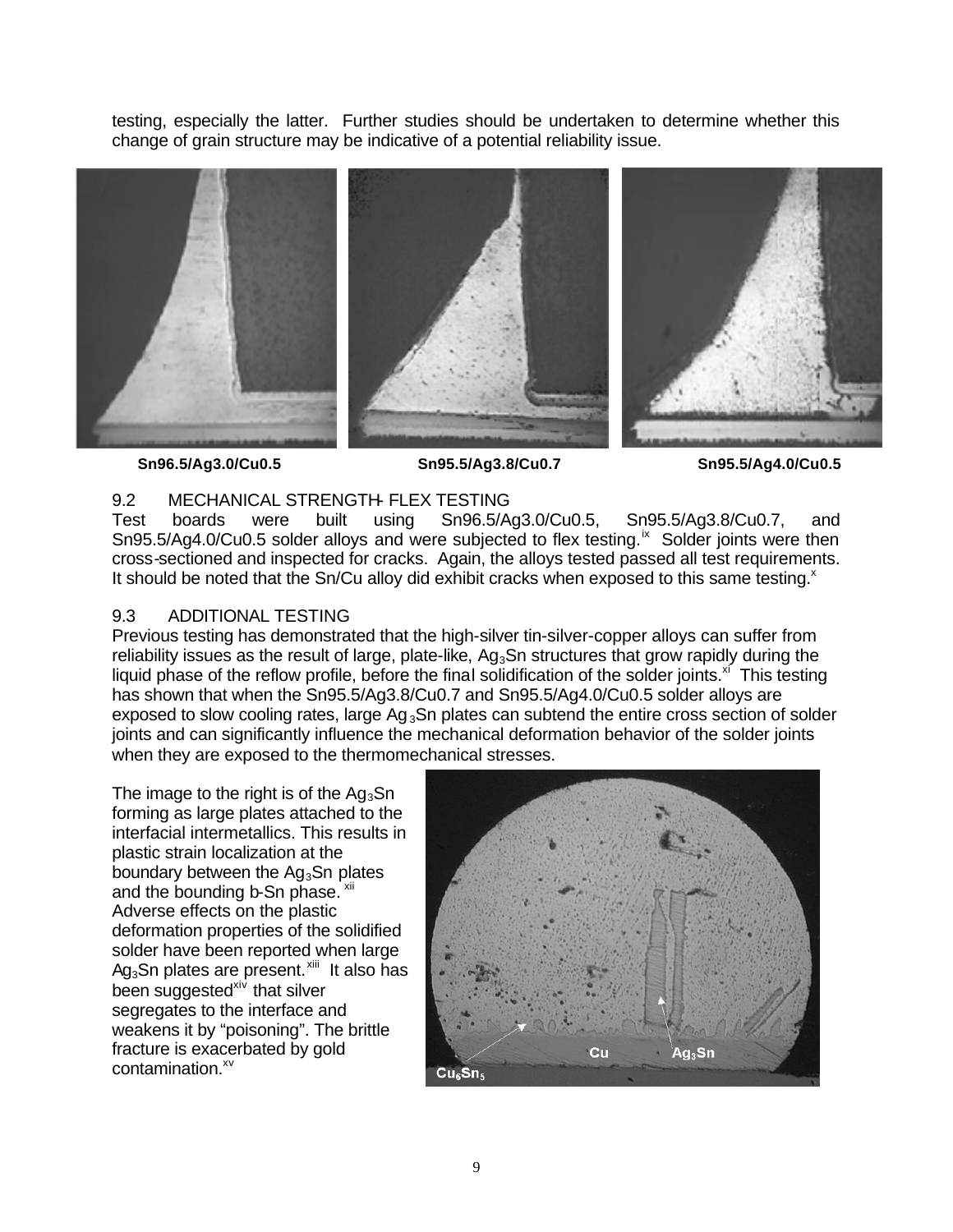Studies have shown that tin-silver-copper alloys with a low silver content do not experience the growth of these plate-like,  $Aq_3Sn$  structures, regardless of cooling rates. This suggests that low silver content tin-silver-copper alloys may present fewer reliability issues than other tin-silvercopper alloys.

## **10. CONCLUSION**

Evidence from Europe, North America and Japan indicates that the majority of the electronics industry is moving towards the tin-silver-copper family of alloys for lead-free soldering. However, as with any process, care must be taken to select the most appropriate alloy for a broad range of applications. Furthermore, the logistics and economics of specifying a particular alloy must be considered. As pointed out earlier, silver is the cost element in the tin-silvercopper alloys. Since the testing discussed in this paper showed no advantages in terms of processing, reliability, or availability for the high-silver alloys as compared to the low-silver alloys, it is only logical to utilize the less expensive of these for all soldering applications. In fact, the low-silver alloys may have less patent issues associated with them in many parts of the world, as well as superior wetting and fewer reliability issues. As previous reports have shown, it is logical from both a procurement and reliability point of view to utilize the same alloy for SMT, wave soldering, and hand soldering operations.<sup> $xvi$ </sup> Because the Sn96.5/Ag3.0/Cu0.5 alloy provides manufacturers with the advantages of the tin-silver-copper family of alloys but is less cost-prohibitive than the other alloys tested, individual companies are encouraged to perform further tests in order to determine the viability of this alloy with their particular parts, processes, and applications.

## **ACKNOWLEDGEMENTS**

We would like to acknowledge and thank Kevin Pigeon, International Technical Support Manager of AIM, for PCBA print and reflow test preparations.